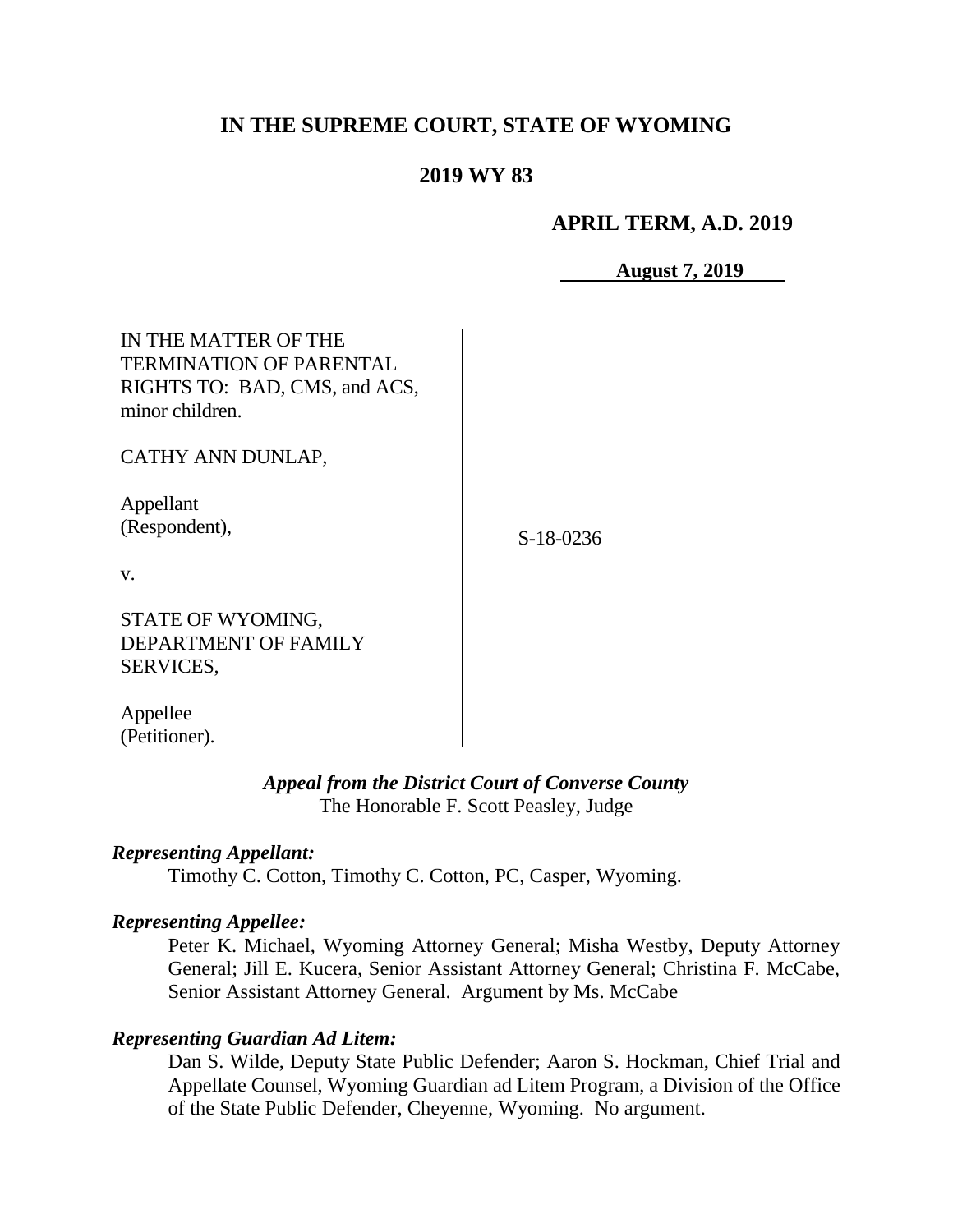*Before DAVIS, C.J., and FOX, KAUTZ, BOOMGAARDEN, and GRAY, JJ.*

*KAUTZ, J., delivers the opinion of the Court; FOX, J., files a specially concurring opinion, in which GRAY, J., joins.*

**NOTICE: This opinion is subject to formal revision before publication in Pacific Reporter Third. Readers are requested to notify the Clerk of the Supreme Court, Supreme Court Building, Cheyenne, Wyoming 82002, of typographical or other formal errors so correction may be made before final publication in the permanent volume.**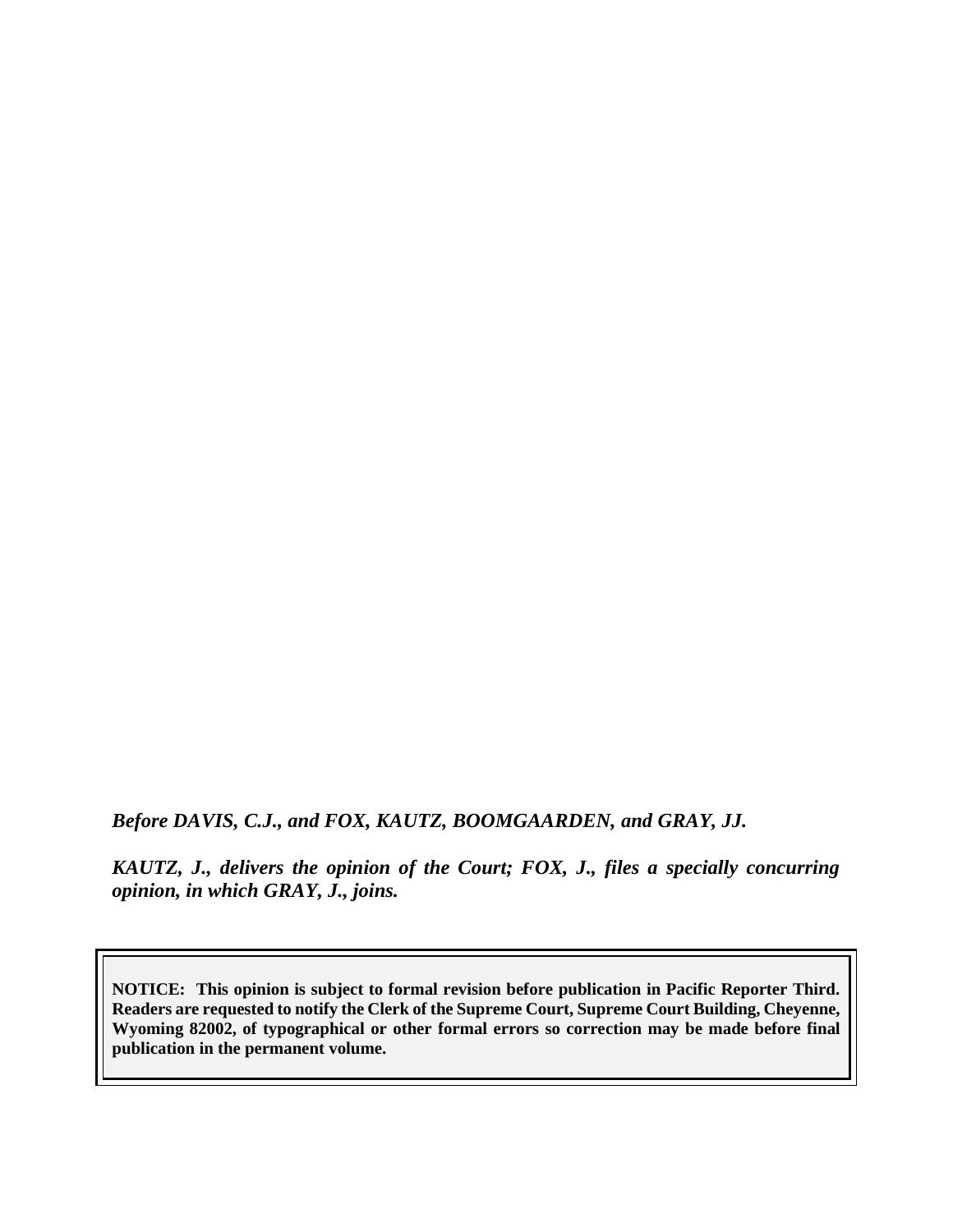## **KAUTZ, Justice.**

[¶1] Appellant Cathy Ann Dunlap (Mother) challenges a district court decision terminating parental rights to three of her minor children pursuant to Wyo. Stat. Ann. § 14-  $2-309(a)(iii)$  and (v) (LexisNexis 2019). Her only claim is that the evidence was insufficient to support the termination. We affirm.

### **ISSUE**

[¶2] Whether the district court correctly found clear and convincing evidence supported termination of Mother's parental rights.

### **FACTS**

[¶3] The following facts are based on the standard of review which requires us to examine the evidence in the light most favorable to the State, as the party prevailing below, assuming all favorable evidence to be true while discounting conflicting evidence presented by Mother. *See SAS v. State of Wyo., Dep't of Family Servs. (In re AGS),* 2014 WY 143, ¶ 19, 337 P.3d 470, 477 (Wyo. 2014).

[¶4] Mother has four children: BD, age 14 at the time of trial; CS, age 8 at the time of trial; AS, age 6 at the time of trial; and JE, age 3 at the time of trial. All four children were removed from Mother's home due to neglect – CS on April 21, 2015, and BD, AS and JE on July 22, 2015. JE was reunified with his father, who satisfactorily completed a case plan and, for a time, disassociated himself from Mother. The other children have been in foster care ever since.

[¶5] Mother originally lived in Florida, and BD was born there. Florida child protective services became involved with the family two or three times (Mother testified she was not sure if there were two or three interventions) beginning when BD was 2. Mother then moved to Minnesota for two months, and then to Illinois. In Illinois, Mother lived in a truck with BD and her ex-husband. Illinois child protective services became involved, and Mother placed BD, then age 5, in a crisis nursery to avoid having her placed in a foster home. From there, Mother returned to Florida for two weeks, but did not stay due to conflict with her siblings. Mother then moved to Tennessee with her ex-husband and BD. After a very short stay in Tennessee, Mother moved to Minnesota, and when "things [didn't] pan out in Minnesota" Mother, BD and the ex-husband moved to Arkansas. After staying in Arkansas for two months, Mother moved to California for a month, and then relocated to North Dakota in July 2009. Shortly thereafter, CS was born.

[¶6] In North Dakota, Mother and her children (BD and CS) first lived in a campground, then someone's basement, then a trailer, and then a camper. In December 2009, the State of North Dakota took custody of BD and CS due to inadequate living conditions. BD and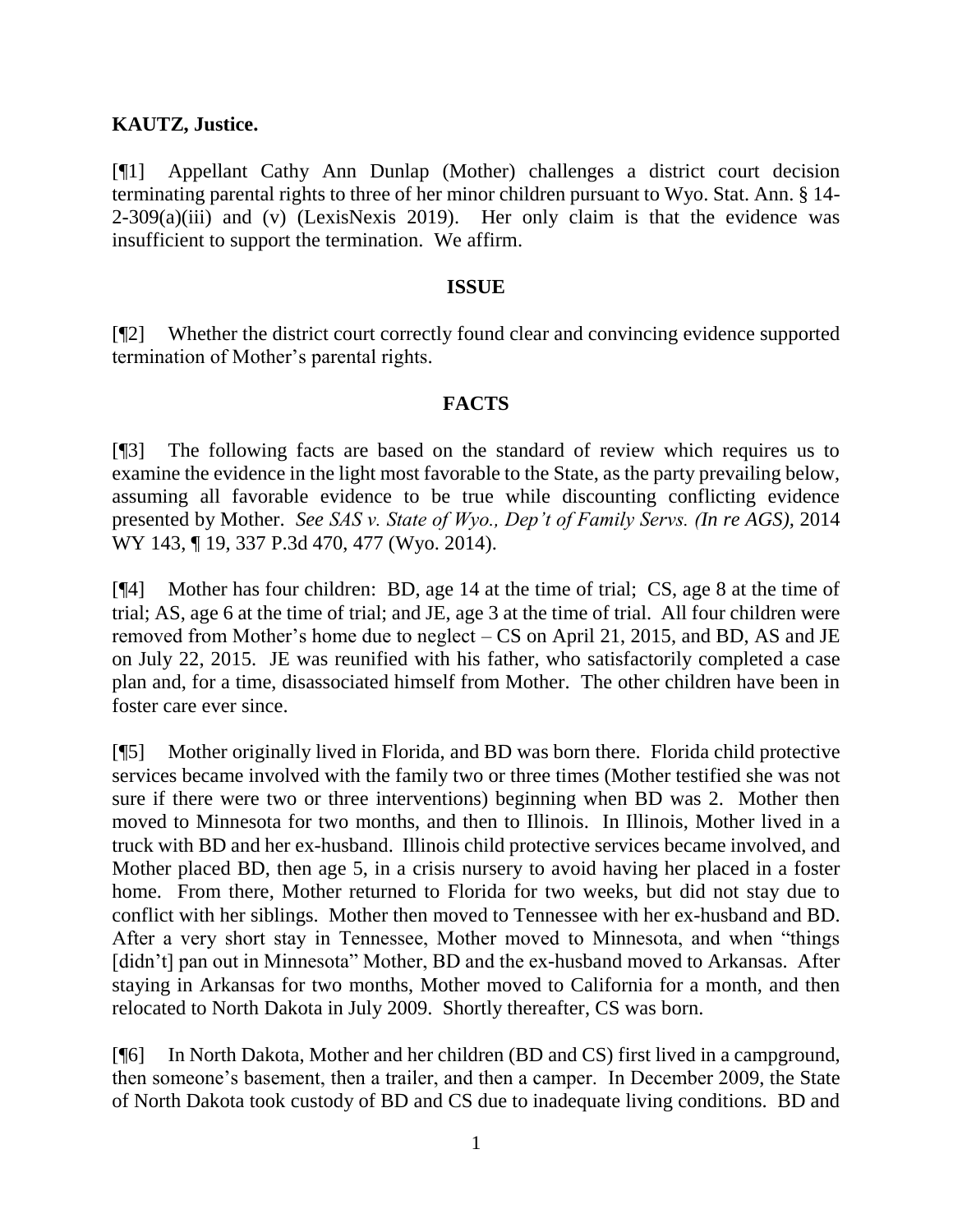CS remained in state custody until September 2012. Mother gave birth to AS in August 2011, who was also placed in foster care by North Dakota. While the children were in the custody of North Dakota child protective services, Mother had a case plan, but did not complete it. At that point, the children's maternal grandmother became their guardian and moved the children back to Florida with her. Mother moved to Florida about five months later.

[¶7] One year later, in February 2013, the children's maternal grandmother died, and "the children were just back" with Mother. Mother had encounters with police due to verbal altercations with her family, and with child protective services due to allegations of inadequate living conditions for the children. By the end of 2013, Mother moved to Converse County, Wyoming. Child protective services from Florida contacted the Department of Family Services (DFS) in Wyoming, which investigated the family and identified concerns for the children because CS was not potty trained and was not properly dressed.

[¶8] In September 2014, Wyoming DFS opened a case regarding the children based on school concerns that CS was dirty and suffered from social, academic and emotional issues. Mother refused services offered by DFS. School officials continued to report CS was excessively hungry, inadequately dressed for the weather, and reported her sister, BD, was responsible for feeding her and getting her ready for school. DFS visited Mother's home in January 2015 and found it very dirty. After that visit, DFS provided a counselor for BD, who diagnosed the 11-year-old as suffering from anxiety due to taking on the role of parenting her younger siblings and suffering from PTSD because she had frequently been removed from Mother's home.

[¶9] In February 2015, the State filed a juvenile case alleging Mother had neglected the children. Mother admitted the allegations. The children remained with Mother, who agreed to "get up in the morning and get her children ready for school and send them out in appropriate attire." Mother failed to do so, resulting in CS being placed in foster care in April 2015. Next, Mother signed a case plan outlining what she should do to properly care for her children. She failed to comply with the basic portions of the plan, and the other children were placed in foster care in July 2015, based on the recommendations of a Multidisciplinary Team (MDT).

[¶10] Four months later, Mother moved to Casper (although the children remained in foster care in Douglas) and lived in a homeless shelter. She ultimately obtained an apartment in Casper, where she lived for the next year. DFS assisted her with visitation and provided counseling and parenting training. Mother mostly cooperated with DFS but was unable to sufficiently recall and apply parenting strategies to obtain custody of the children. Her counselor described the situation as one where Mother did not remember "what the kids needed every morning, to make sure the laundry was done, to make sure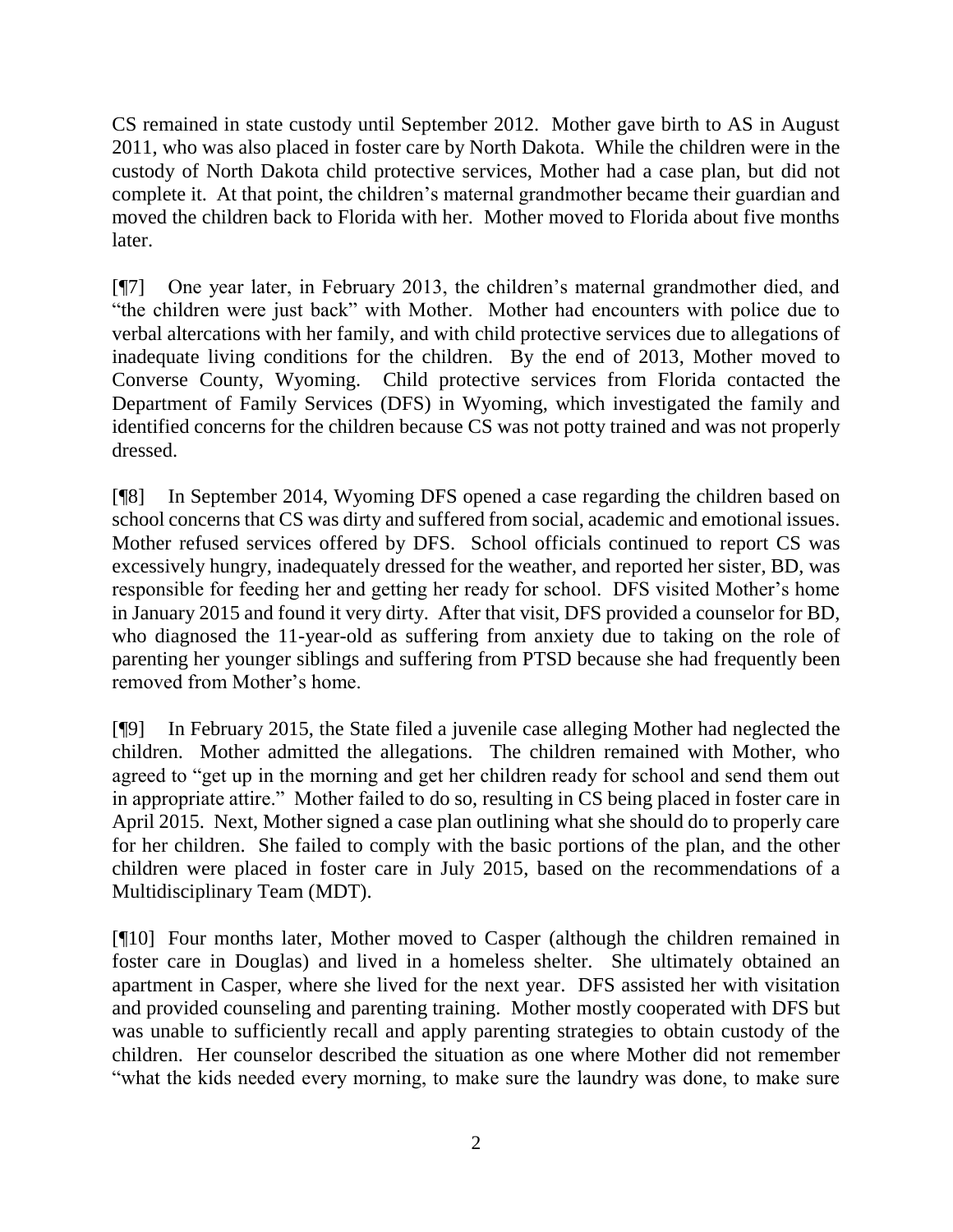homework was done, backpacks were packed, to make sure that appropriate discipline was used."

[¶11] From May 8, 2015, to March 1, 2016, Mother agreed to three "Family Service Plans" with DFS, each of which was designed to accomplish "family preservation" (before the children were removed) and "family reunification" (after the children were placed in foster care). Each of those plans advised Mother there was a risk of termination if reunification was not timely accomplished. Each of those plans required Mother to cooperate with therapy for the children, participate in parenting instruction and counseling, put lessons learned into practice, fully cooperate and remain in contact with DFS, seek employment, visit with the children, maintain an appropriately clean and safe household, obtain appropriate housing for the children, obtain and comply with medical care for Mother's seizures, enroll in and successfully complete a parenting class, and obtain services from vocational rehabilitation leading to employment.

[¶12] In December 2016, Mother had not sufficiently completed the case plan to accomplish reunification with the children. She participated in counseling but was unable to put the things she learned into practice. She visited with the children but was often distracted and did not relate to the children. At times she engaged in inappropriate interactions with them. She qualified for vocational rehabilitation but resisted obtaining employment, fearing it would interfere with her disability income and would cause her "stress." She participated in counseling for the children but became irate and refused to cooperate with a plan for BD because she disagreed with it.

[¶13] That month, Mother moved to North Dakota to reunite with JE's father. She did not notify DFS before she moved, and after the move, she gave DFS a false address. In North Dakota, she did not participate in any counseling, did not take parenting classes, did not work with vocational rehabilitation, and did not maintain employment. She also did not obtain treatment for her seizures.

# **STANDARD OF REVIEW**

[¶14] In a termination of parental rights case we use the following standard of review:

Due to the tension between the fundamental liberty of familial association and the compelling state interest in protecting the welfare of children, application of statutes for termination of parental rights is a matter for strict scrutiny. As part of this strict scrutiny standard, a case for termination of parental rights must be established by clear and convincing evidence. Clear and convincing evidence is that kind of proof that would persuade a trier of fact that the truth of a contention is highly probable. Rigorous though this standard may be, we apply our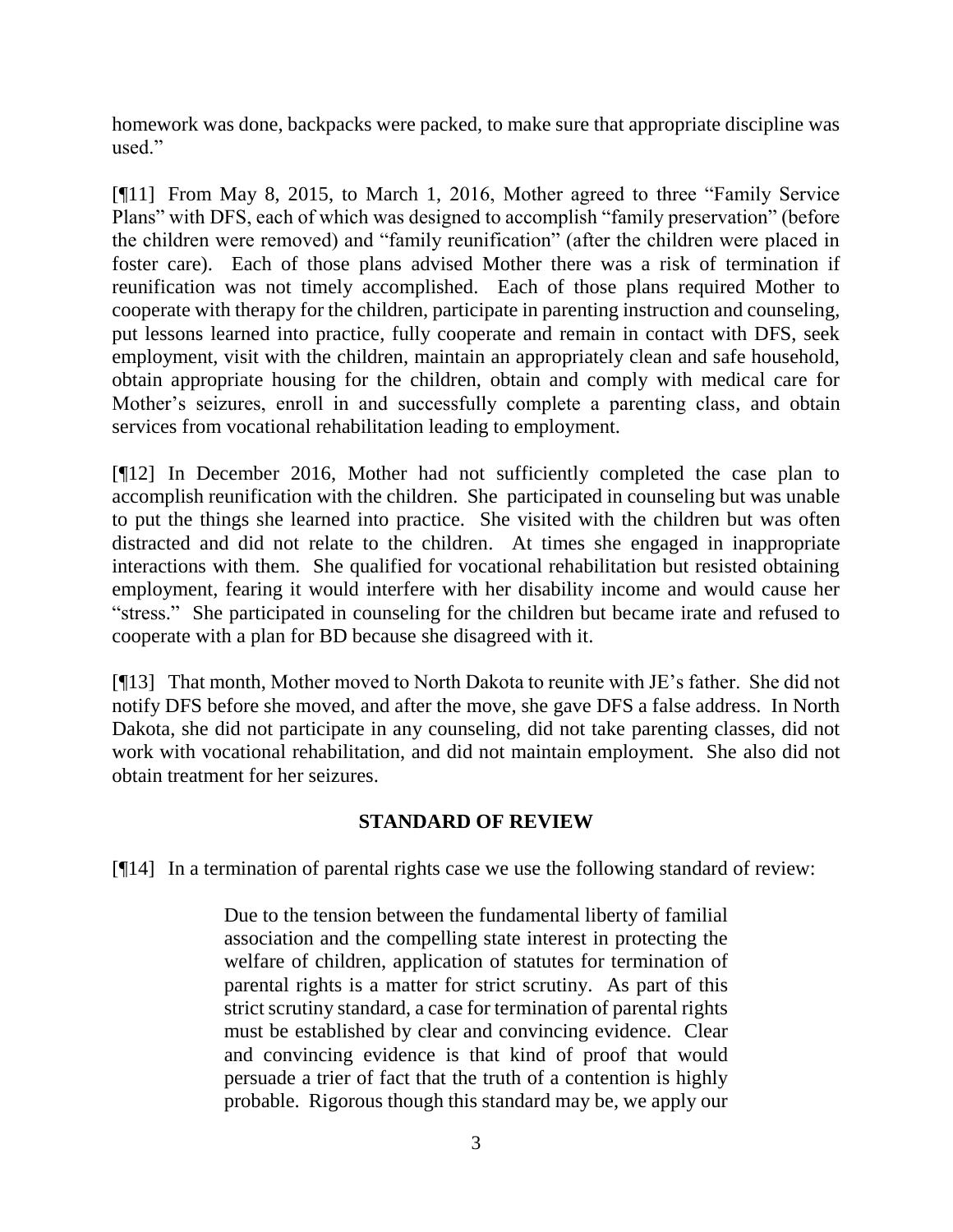traditional principles of evidentiary review when a party challenges the sufficiency of the evidence supporting termination. Thus, we examine the evidence in the light most favorable to the party prevailing below, assuming all favorable evidence to be true while discounting conflicting evidence presented by the unsuccessful party.

*In re AGS,* ¶ 19, 337 P.3d at 477.

### **DISCUSSION**

[¶15] While the district court found clear and convincing evidence supported termination of Mother's parental rights under both  $\S$  14-2-309(a)(iii) and (v), we need only determine whether clear and convincing evidence supports one of the bases for termination. *DMM v. State of Wyo., Dep't of Family Servs. (In re ZMETS),* 2012 WY 68, ¶ 18, 276 P.3d 392, 397 (Wyo. 2012). We will review the district court's finding of clear and convincing evidence to support termination under  $\S 14-2-309(a)(v)$ .

[ $[16]$ ] To terminate the parent-child relationship under § 14-2-309(a)(v), the district court must find by clear and convincing evidence the child has been in foster care for fifteen of the most recent twenty-two months and the parent is unfit to have custody and control of the child. The statute does not define the term "unfit," but this Court has previously stated:

> Fitness includes the ability to meet the ongoing physical, mental and emotional needs of the child. Whether a parent is fit to have custody and control of a child is a decision that must be made within the context of a particular case and depends upon the situation and attributes of the specific parent and child.

*AJJ v. State of Wyo., Dep't of Family Servs. (In re KMJ)*, 2010 WY 142, ¶ 15, 242 P.3d 968, 971 (Wyo. 2010) (quoting *JLW v. CAB*, 2010 WY 9, ¶ 17, 224 P.3d 14, 19 (Wyo. 2010)). We have further explained a parent's unfitness is generally demonstrated by a variety of factors:

> We have previously recognized that in the ordinary parental rights termination case consideration must be given to a combination of factors, incidents, and conditions that demonstrate the neglect required to justify termination of parental rights. Rarely do we find a single condition or incident that, standing alone, would justify termination. Rather, neglect is usually manifested by numerous incidents and conditions extending over a considerable length of time.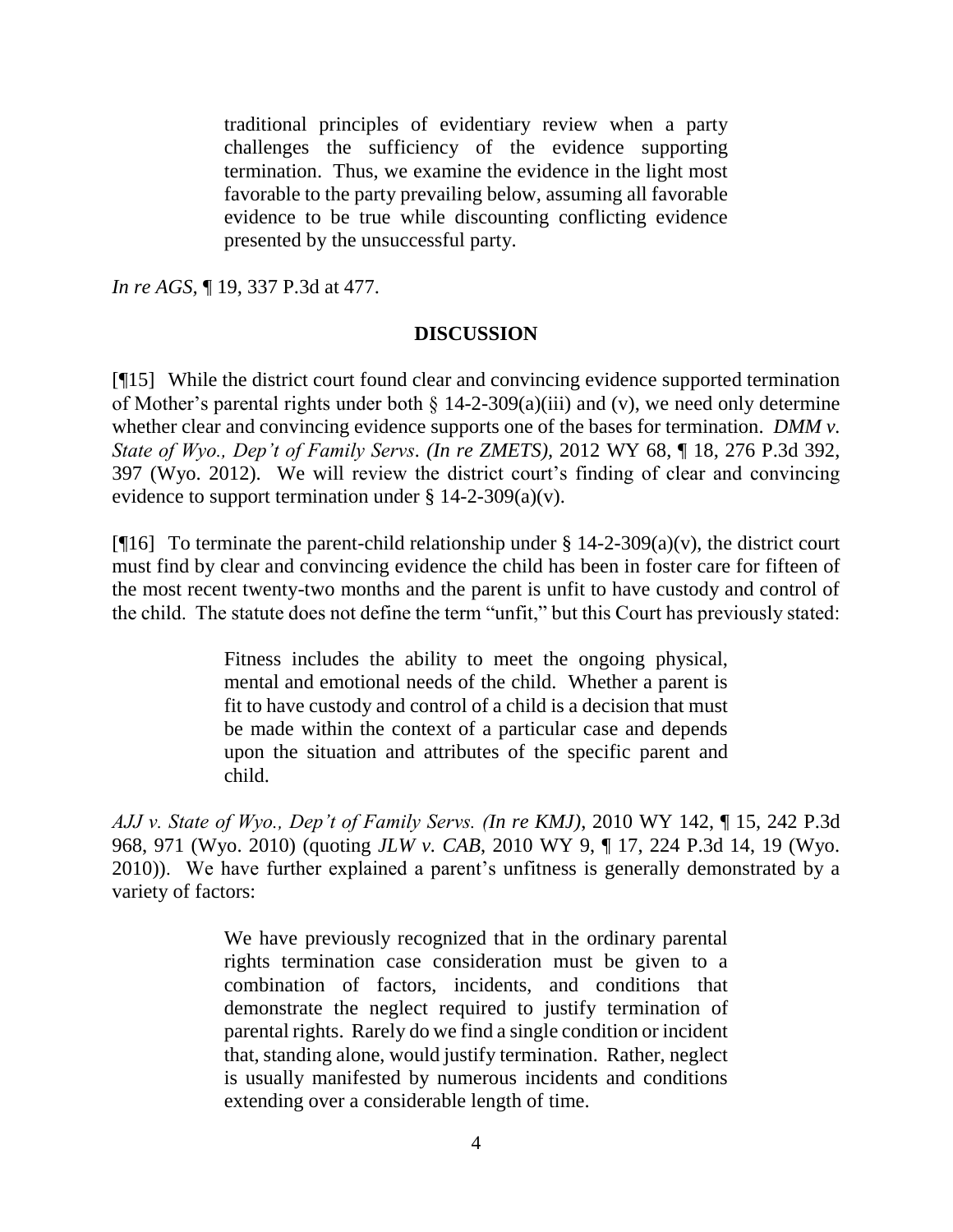*CL v. State of Wyo., Dep't of Family Servs. (In re AD)*, 2007 WY 23, ¶ 26, 151 P.3d 1102, 1108 (Wyo. 2007) (quoting *MN v. Dep't of Family Servs. (In re MN)*, 2003 WY 135, ¶ 13, 78 P.3d 232, 236 (Wyo. 2003) (internal citations omitted)).

[¶17] The statute requires the district court make a finding of a parent's unfitness at the time of the termination proceedings; however, the court need not ignore evidence of the parent's previous unfitness. *In re KMJ*, ¶ 17, 242 P.3d at 971. "Evidence of a parent's past behavior is 'plainly relevant in determining current parental fitness." *In re AGS*, ¶ 24, 337 P.3d at 478 (quoting *HJO v. State of Wyo., Dep't of Family Servs. (In re KMO)*, 2012 WY 99, ¶ 19, 280 P.3d 1203, 1211 (Wyo. 2012)). Therefore, "'[i]t is appropriate for a district court to consider a parent's history and pattern of behavior over time in determining whether rights should be terminated.'" *In re KMJ*,  $\P$  17, 242 P.3d at 971 (quoting *JLW*,  $\P$ 24, 224 P.3d at 20).

[¶18] Mother conceded the children had been in foster care with DFS for more than fifteen of the last twenty-two months at the time of the termination petition. However, she asserts the evidence did not establish she was unfit to parent at the time of trial because she testified she had a clean home and took care of JE while living in North Dakota with JE's father. She claims she has made "long term changes" that improved her life. Of course, our standard of review requires us to discount Mother's evidence if it conflicts with evidence supporting the trial court's decision. That is the case here. Although Mother cooperated to some extent in counseling and visitation during the year before she moved to North Dakota, the evidence showed she did not demonstrate an ability to appropriately parent. The evidence showed Mother's relationship with, and ability to meet the needs of, the children did not change much during that time, and any changes were not necessarily positive. Similarly, although Mother claimed to have improved her living conditions in North Dakota, the evidence showed she gave DFS a false address and entirely disregarded many portions of her case plan which were designed to assure she could meet the children's basic needs.

[¶19] The trial judge made specific findings about Mother's fitness. The findings related to her history included: (1) "[an] extensive history of unstable and unsanitary living arrangements," (2) "constant relocations to at least eight different states in various environments such as campgrounds, campers, trucks, homeless shelters, storage units, basements, trailers and hotels," (3) "history of inability to properly parent her children," (4) failure to "seek appropriate assistance," (5) "constant failure to follow case plans," and (6) inability to provide "the basic necessities for her children even when she is afforded ample opportunities." The findings related to her current situation included: (7) "she is not employed . . . (and) elects not to [seek employment] for fear of losing her disability checks," (8) she "has not sought an individual counselor or family counselor," and (9) she "has not sought a doctor for her seizures or treatment of her disability." The trial court discounted Mother's proclamations that she had changed in North Dakota, finding "no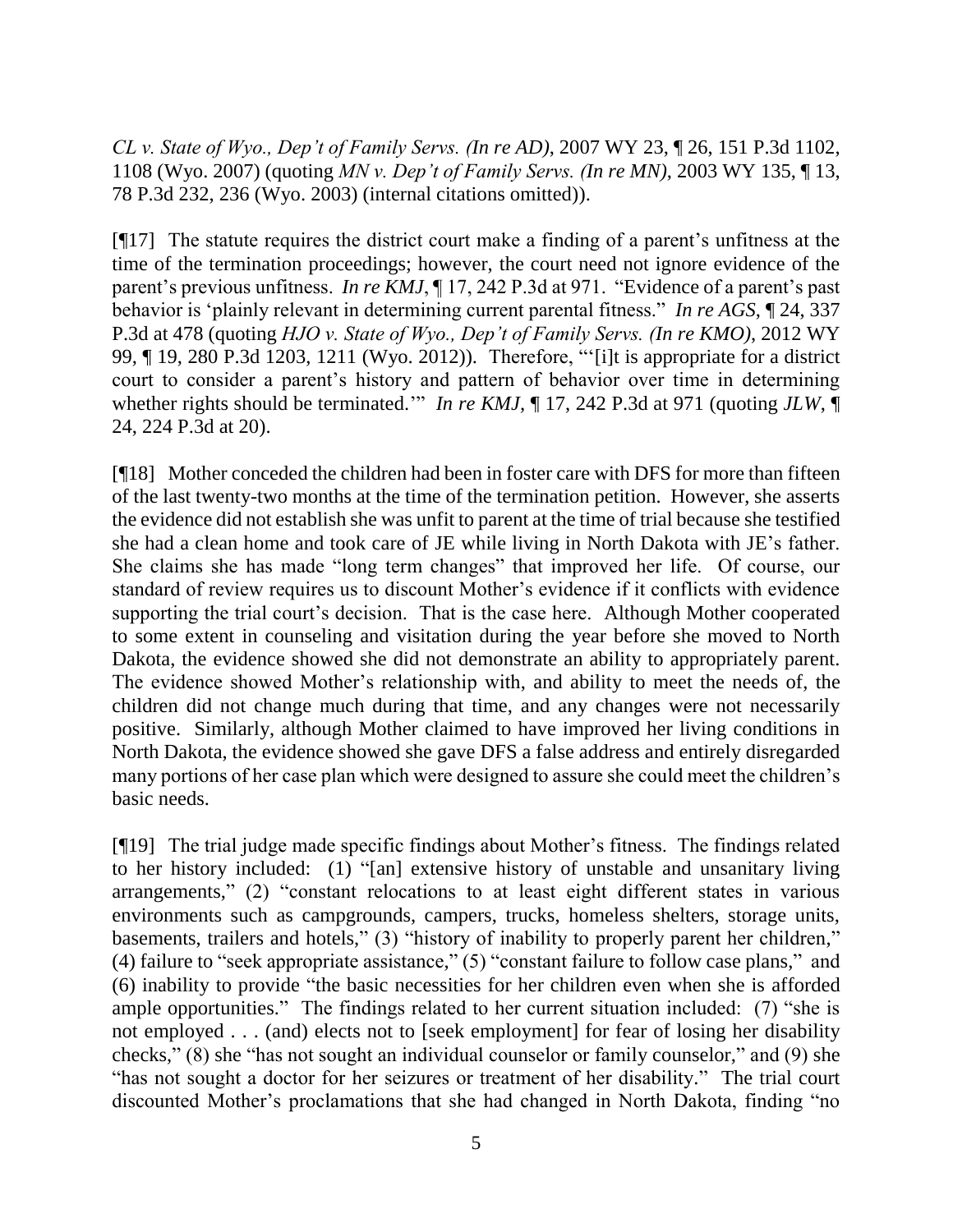evidence her situation is any different than it has been in the past." The totality of these findings, both historical and current, led the trial court to conclude Mother is unfit to parent.

[¶20] After a careful review of the record, we find each of the district court's findings was supported by clear and convincing evidence. The district court heard testimony from various DFS case workers, counselors, and Mother herself. This testimony demonstrates a clear pattern of the inability to recognize and provide for the ongoing physical, mental and emotional needs of the children. When we review both the evidence of Mother's current situation and her history, the district court's decision finding Mother unfit is supported by clear and convincing evidence.

[¶21] Affirmed.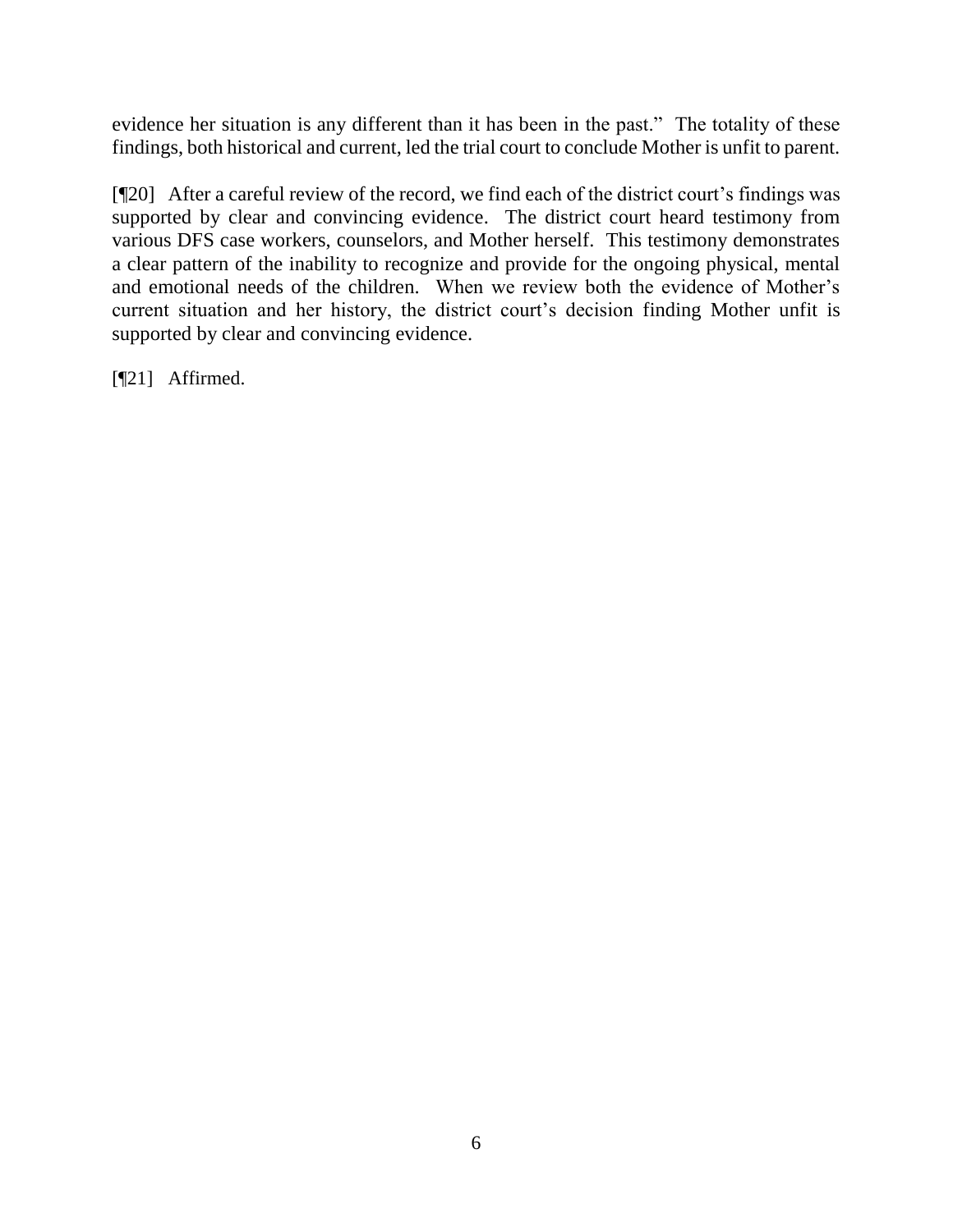# **FOX, Justice,** specially concurring, in which **GRAY, Justice,** joins.

[¶22] I concur with the majority's result. I write separately because I would hold that Wyo. Stat. Ann. § 14-2-309(a)(v) (LexisNexis 2019) requires the Department to prove by clear and convincing evidence that it made reasonable efforts to reunite parent and child before terminating parental rights.

# *I. The State should be required to demonstrate its reasonable efforts to reunify the family as part of its showing the parent is unfit*

[¶23] Although consistent with our precedent, I believe the majority's interpretation of Wyo. Stat. Ann.  $\S$  14-2-309(a)(v) continues to unfairly stack the deck against parents in termination proceedings. Our interpretation of  $(a)(v)$  makes it too easy for the State to permanently sever parent relationships with their children and deprive parents of their fundamental rights. In many termination cases, the Department will bring multiple grounds that it believes justify termination. Subsection (a)(v) allows termination on clear and convincing evidence that: 1) "The child has been in foster care under the responsibility of the state of Wyoming for fifteen (15) of the most recent twenty-two (22) months," and 2) "a showing that the parent is unfit to have custody and control of the child." *See, e.g.*, *In re AGS*, 2014 WY 143, ¶ 18, 337 P.3d 470, 477 (Wyo. 2014); *In re KAT*, 2012 WY 150, ¶ 15, 288 P.3d 1217, 1221-22 (Wyo. 2012); Wyo. Stat. Ann. § 14-2-309(a)(v). Because (a)(v) is largely a simple "mathematical question," *In re AGS*, 2014 WY 143, ¶ 21, 337 P.3d at 477, we will often affirm a termination on that ground without considering any alternative ground. *See, e.g.*, *Matter of KCS*, 2019 WY 15, ¶ 11, 433 P.3d 892, 895 (Wyo. 2019); *In re AGS*, 2014 WY 143, ¶ 20, 337 P.3d at 477.

[ $[924]$  Our precedent affirming on (a)(v) grounds has essentially read the fitness prong out of the equation, so that the basis for termination is the purely mathematical question of whether the child has been in foster care for 15 of the most recent 22 months. This is because virtually every parent involved in termination proceedings is likely "unfit" to begin with. But "the Department's very existence is premised on the assumption that it will deal with dysfunctional, disturbed and/or irresponsible parents." Jeanne M. Kaiser, *Finding a Reasonable Way to Enforce the Reasonable Efforts Requirement in Child Protection Cases*, 7 Rutgers J. L. & Pub. Pol'y 100, 118 (Fall 2009). Concerning fitness, we have said:

> "[F]itness includes the ability to meet the ongoing physical, mental, and emotional needs of the children." *LeBlanc* [*v. State Dep't of Family Servs.*, 2017 WY 107,] ¶ 22, 401 P.3d [932,] 936 [(Wyo. 2017)] (citations omitted). Fitness also "relates to a parent's ability to provide or maintain a 'positive, nurturing parent-child relationship.'" *Id.* (quoting *Matter of GP*, 679 P.2d 976, 1005 (Wyo. 1984)).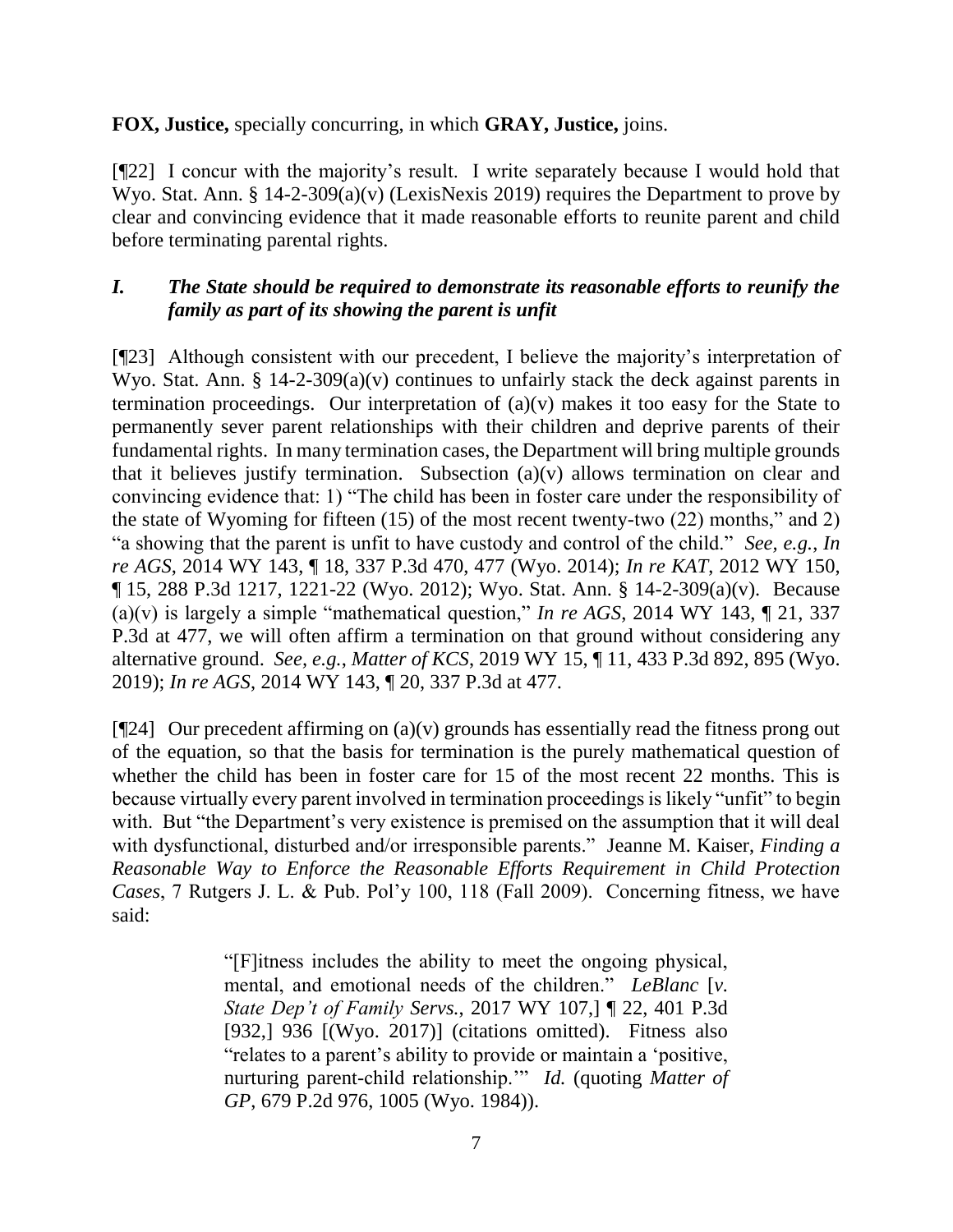*Matter of KCS*, 2019 WY 15,  $\P$  13, 433 P.3d at 896. Factors we have considered when evaluating fitness include:

> 1) inability to assist with therapy and recovery of a child with significant mental health needs; 2) lack of contact with and expressed lack of desire to take custody of the child; 3) contribution to the child's mental health or behavioral problems; 4) unstable living situation relating to employment or maintenance of a suitable home; 5) criminal record, particularly one primarily related to drug use, or a pattern of ongoing drug use; 6) failure to take responsibility for past conduct; 7) lack of emotional bond with the child; 8) failure to develop child-rearing skills; 9) convictions for crimes involving a potential for harming the child; 10) inability to monitor or make healthy nutritional choices or to provide a safe environment; 11) a history of surrounding herself and the children with unsafe individuals; and 12) the child has become upset by or resistant to visitation with the parent.

*LeBlanc v. State Dep't of Family Servs.*, 2017 WY 107, ¶ 23, 401 P.3d 932, 936 (Wyo. 2017) (citations omitted). In my view, most of the fitness factors we consider are precisely the kinds of problems that lead the State to become involved with the child in the first instance. Thus, the fitness factor must require something more as the case moves toward termination.

[¶25] The purpose of the 15-month minimum is to allow the Department to attempt to rehabilitate the family and achieve reunification. The fitness prong under  $(a)(v)$  was meant to provide context for the 15-month "waiting period." We are to consider whether there has been some discernable change in the parent's situation during the intervening 15 months since the child was removed. *See* Catherine J. Ross, *The Tyranny of Time: Vulnerable Children, "Bad" Mothers, and Statutory Deadlines in Parental Termination Proceedings*, 11 Va. J. Soc. Pol'y & L. 176, 202 (Winter 2004). Otherwise, there would be no reason to wait the 15 months. *See In re A.D.*, 2007 WY 23, ¶ 32, 151 P.3d 1102, 1110 (Wyo. 2007) ("The Wyoming legislature followed the federal lead and adopted statutes which require the parent to rehabilitate, *with the aid of state services*, within a reasonable amount of time.") (emphasis added). During that 15-month period, the State is obligated to continue to make reasonable efforts to reunify the family to ensure possible achievement of fitness.

[¶26] The legislature has identified certain situations in which no delay is required because efforts at reunification would be futile and unsafe for the child, which further supports the conclusion that the Department's reasonable efforts to reunify should continue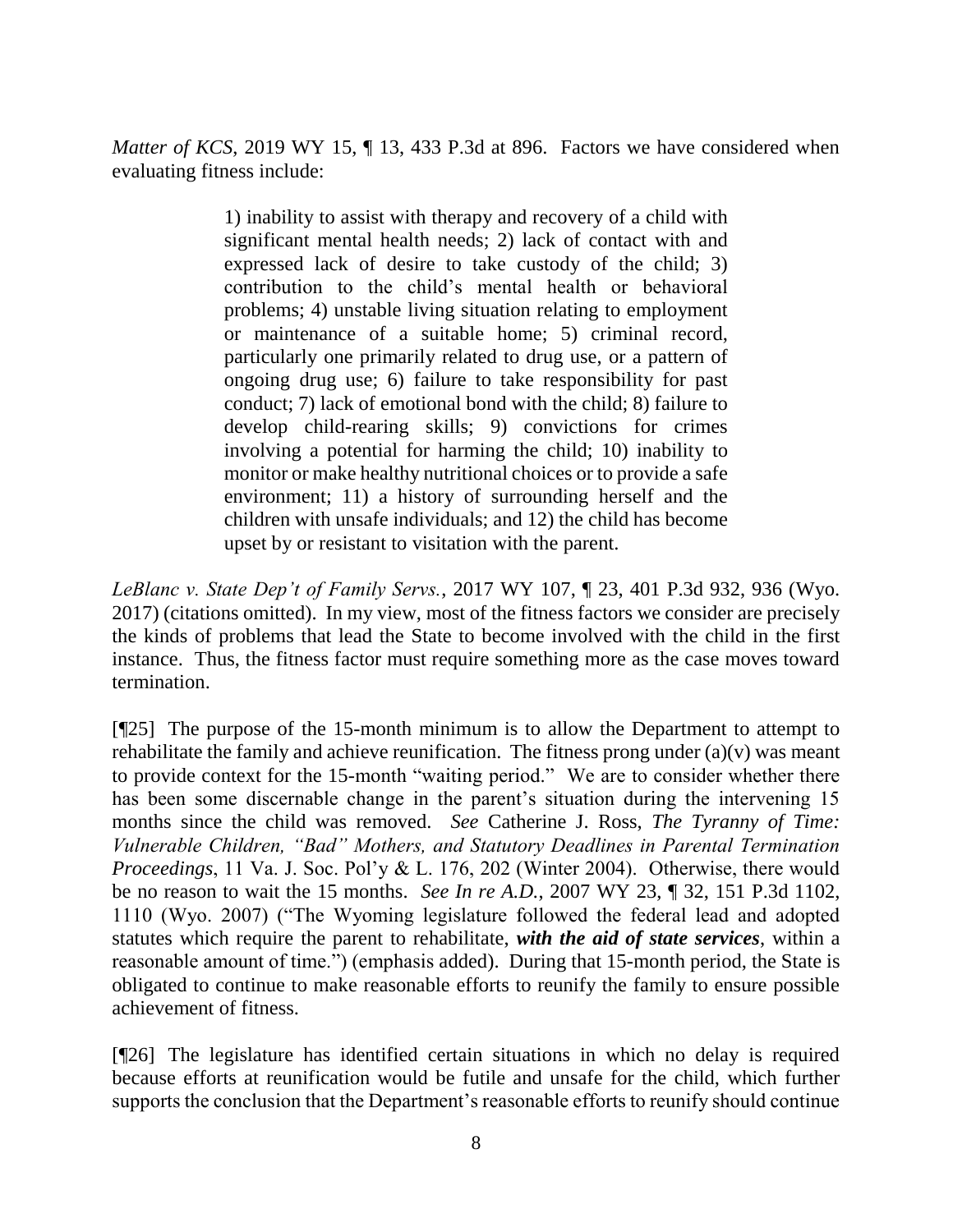through the 15-month period. Section  $14-2-309(a)(ix)(B)$  expressly excludes the reasonable efforts requirement when termination proceedings are brought on the ground that the "parent committed sexual assault and the child was conceived as a result of the sexual assault." Wyo. Stat. Ann. § 14-2-309(a)(ix)(B). Likewise, Wyo. Stat. Ann. § 14- 2-309(b) states that parental rights may be terminated upon evidence that the parent has committed certain crimes "with no requirement that reasonable efforts be made to reunify the family." Subsection 14-2-309(c) also expressly dispenses with the reasonable efforts requirement when clear and convincing evidence establishes certain specified circumstances, such as chronic abuse or torture. This exclusionary language indicates that reasonable efforts is an implicit requirement in termination of parental rights proceedings and that the State is only relieved of that obligation when the legislature expressly says so.

[¶27] If the legislature had intended to exclude the reasonable efforts requirement from section (a)(v) it would have done so expressly, as it did in sections  $14$ -2-309(a)(ix)(B), 309(b), and (c), and 14-3-431(e). Section 14-3-440, the statute which requires reasonable efforts to reunify in neglect and abuse cases, also specifically provides that such efforts are not required in termination proceedings brought under circumstances defined in Wyo. Stat. Ann. § 14-2-309(a)(vi), (b) or (c), again suggesting that section 14-3-440's reasonable efforts requirement is applicable when termination is sought on other grounds. *See* Wyo. Stat. Ann. § 14-3-440(g), referencing Wyo. Stat. Ann. § 14-2-309(a)(vi), (b) or (c).

[¶28] In addition, when the Wyoming legislature adopted the 15/22 subsection, it included three exceptions to the requirement that the State file a petition to terminate once the child has reached the 15/22 threshold:

> (m) When a child has been placed in foster care under the responsibility of the state for fifteen (15) of the most recent twenty-two (22) months the state shall file a petition to terminate parental rights or seek to be joined as a party to the petition if a petition has been filed by another party, *unless*:

> > (i) The child is in the care of a relative;

(ii) The state agency has documented in the case plan a compelling reason for determining that filing the petition is not in the best interest of the child; or

*(iii) The state agency has not provided services to the child's family deemed to be necessary for the safe return of the child to the home, if reasonable efforts described in W.S. 14-3-440 are required to be made***.**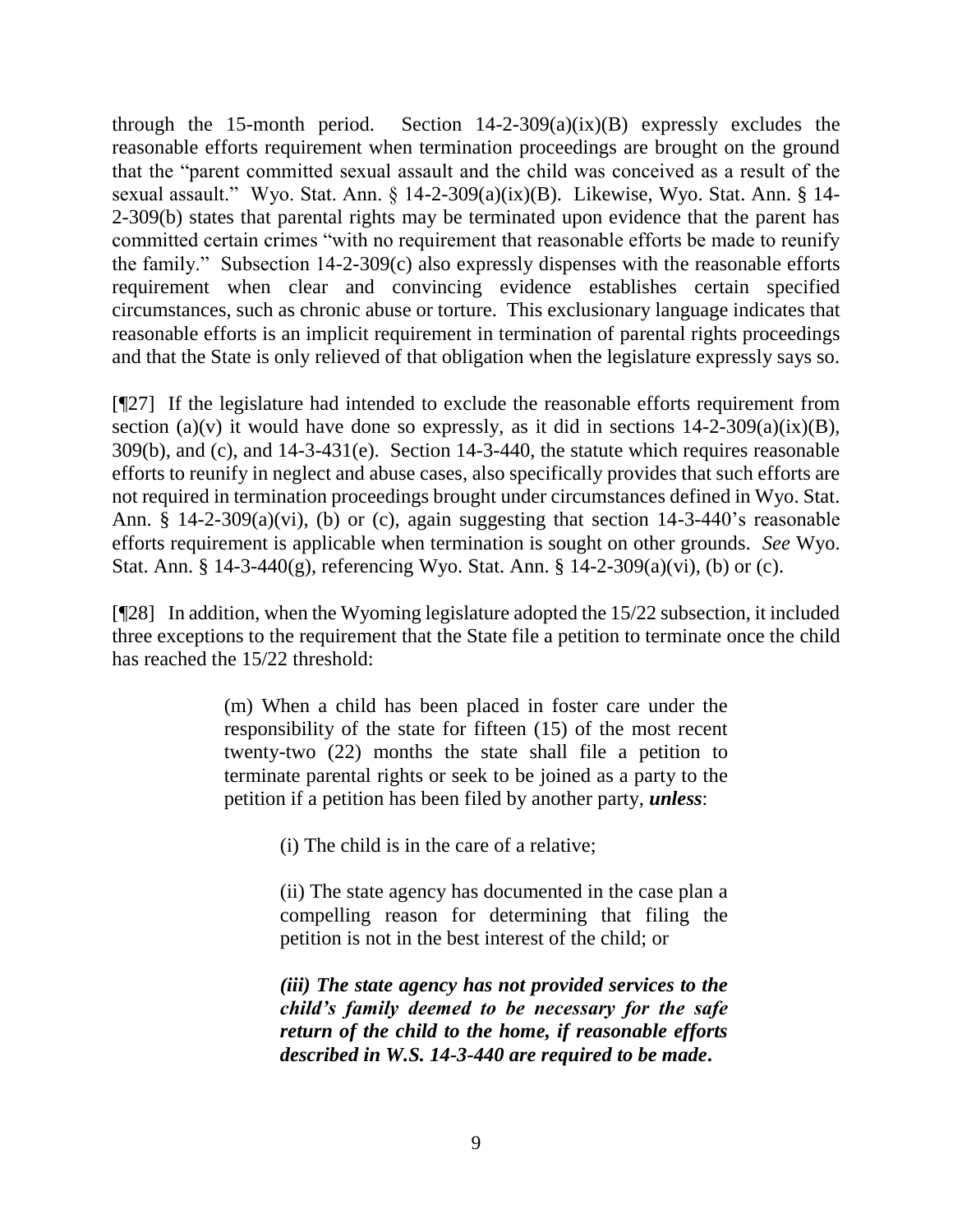Wyo. Stat. Ann. § 14-3-431 (emphasis added). The inclusion of subsection (m)(iii) is further support that proof of "reasonable efforts" must play a role in the termination action under  $(a)(v)$ .<sup>1</sup>

[¶29] Because "[t]ermination of parental rights is the family law equivalent of the death penalty in a criminal case," we have recognized that "parents facing the termination of their parental rights—fundamental constitutional rights—must be afforded every procedural and substantive protection the law allows." *In re FM*, 2007 WY 128, ¶ 28, 163 P.3d 844, 851 (Wyo. 2007). We strictly construe the "applicable statutes against those seeking termination and in favor of the non-consenting parent." *In re AE*, 2009 WY 78, ¶ 11, 208 P.3d 1323, 1326 (Wyo. 2009) (citations omitted). The purpose of the 15-month delay in (a)(v) is to allow the Department time to make reasonable efforts to aid the parent in becoming fit. Thus, I would interpret the fitness prong to incorporate the requirement that the Department show by clear and convincing evidence its reasonable efforts to reunite parent and child.

[¶30] Legislative history further supports this interpretation. In 1980, Congress enacted the Adoption Assistance and Child Welfare Act (AACWA) that established a reimbursement program for states that made "reasonable efforts" to reunify children in foster care with their parents. *See Suter v. Artist M.*, 503 U.S. 347, 350-51, 112 S.Ct. 1360, 1363-64, 118 L.Ed.2d 1 (1992); Martin Guggenheim & Vivek S. Sankaran, *Representing Parents in Child Welfare Cases* § 1.03, at 4 (Amer. Bar Ass'n 2015) (stating that the AACWA was meant to ensure, among other things, that "reunification services are made available to the child and his or her parents after removal from the home") (citing H.R. Rep. No. 96-136, at 6 (1979)). Despite the laudable goal of requiring "reasonable efforts" at reunification, however, it soon became apparent that this goal of reunification resulted in children "languishing in foster care." *See In re H.G.*, 757 N.E.2d 864, 866 (Ill. 2001). So, in 1997, Congress passed the Adoption and Safe Families Act (ASFA). Pub. L. No. 105-89, 111 Stat. 2115 (1997). Part of the Act created the 15/22 ground for termination and tied federal funding to a state's adoption of it. *In re H.G.*, 757 N.E.2d at 866. In 1998, the Wyoming legislature added the 15/22 subsection to our termination statutes, including the "fitness" prong. Wyo. Stat. Ann. § 14-2-309(a)(v) (LexisNexis 1998 Supp.). Section  $(a)(v)$  is an attempt to balance the sometimes conflicting goals of reunification of the family

<sup>&</sup>lt;sup>1</sup> I recognize that we have appeared to interpret these "exceptions," not as precluding the filing of a petition, but rather as circumstances where the Department's decision to file the petition to terminate is "optional." *See In re KMO*, 2012 WY 99, ¶ 16, 280 P.3d 1203, 1210-11 (Wyo. 2012). But that interpretation in *KMO* conflicts with the language in Wyo. Stat. Ann. § 14-3-409(b) that requires the court to inform a parent at a shelter care hearing that the State must file a petition to terminate if the child reaches the 15/22 threshold "unless the court finds that one (1) of the exceptions listed in W.S. 14-3-431(m) applies." *In re DRT*, 2010 WY 137, ¶ 9, 241 P.3d 489, 494 (Wyo. 2010) (quoting Wyo. Stat. Ann. § 14-3-409(b)). This suggests that a court must first determine whether reasonable efforts were made before it can terminate the parent's rights under  $(a)(v)$ . This determination must happen within the termination action and the Department must carry the burden that it did in fact provide reasonable efforts.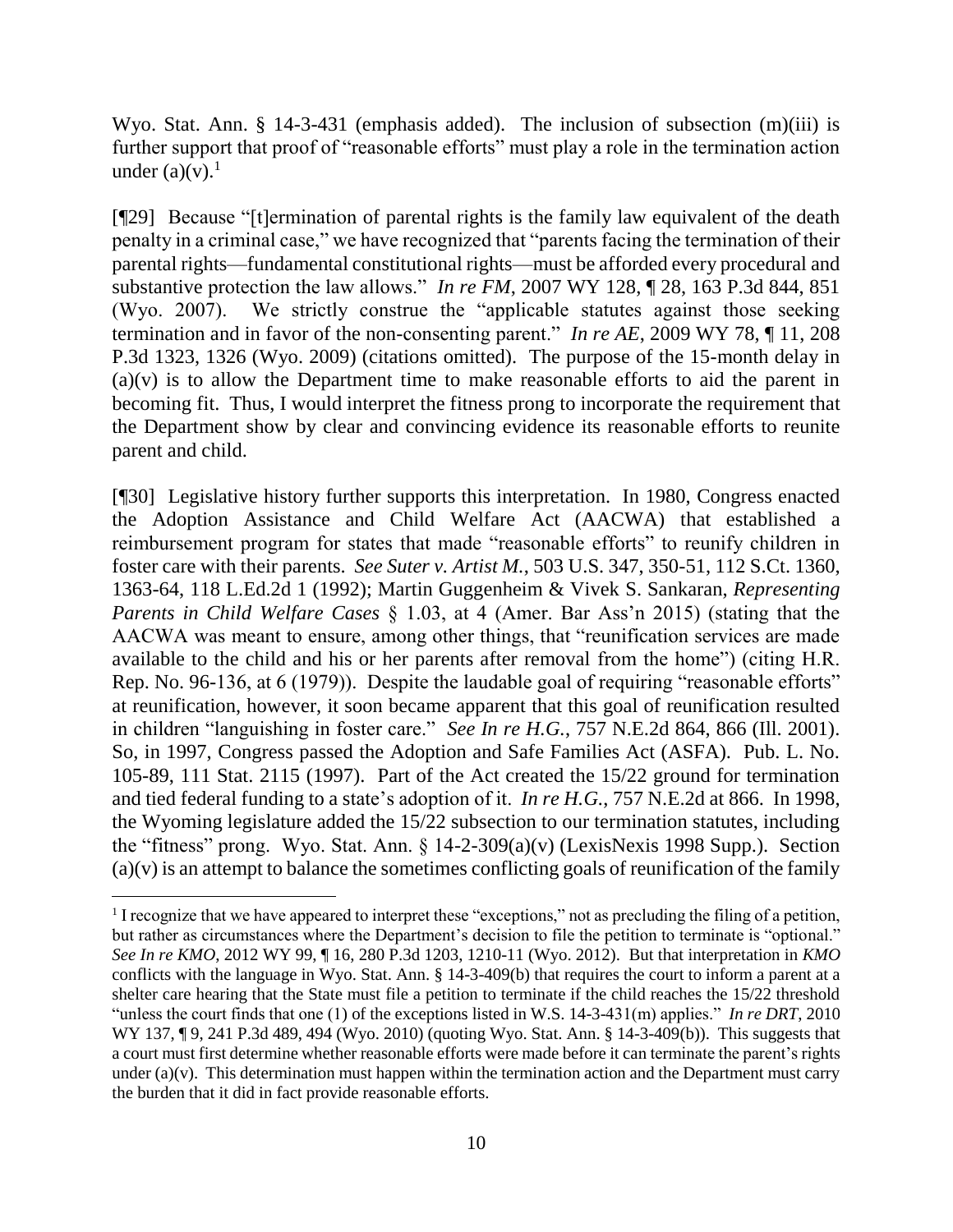and permanency for the child; it is not intended to sacrifice the goal of reunification to the goal of permanency.

# *II. Reasonable efforts to reunify do not cease with the end of the juvenile case*

[¶31] Some of the challenge for the district courts in termination cases lies in our statutory structure, which relegates certain proceedings to juvenile court, and others to district court, and makes an arbitrary distinction between the two. The Child Protection Act, Wyo. Stat. Ann. §§ 14-3-401 through 14-3-440, vests the juvenile court with jurisdiction over "proceedings concerning a minor alleged to be neglected." Wyo. Stat. Ann. § 14-3-403(a). It contains procedures that "must be followed upon an allegation that a person has neglected a child in his custody." *In re SJJ*, 2005 WY 3, ¶ 34, 104 P.3d 74, 83-84 (Wyo. 2005). Among those procedures is the express requirement that the Department make reasonable efforts to preserve and reunify a family before removing a child from the home. Wyo. Stat. Ann. § 14-3-440. However, we have repeatedly held that the Act only applies to neglect and abuse proceedings in juvenile court. *In re AM-LR*, 2018 WY 76, ¶¶ 8-10, 421 P.3d 551, 554 (Wyo. 2018); *In re SJJ*, 2005 WY 3, ¶ 34, 104 P.3d at 83; *In re MN*, 2003 WY 135, ¶ 37, 78 P.3d 232, 240 (Wyo*.* 2003). We treat termination of parental rights proceedings in district court as "entirely separate and distinct from neglect proceedings." *In re AM-LR*, 2018 WY 76, ¶ 9, 421 P.3d at 554 (quoting *In re MN*, 2003 WY 135, ¶ 37, 78 P.3d at 240). Yet, despite our insistence that termination and neglect proceedings "are entirely separate," we have acknowledged that "the two enactments are in some cases closely intertwined," *In re SJJ*, 2005 WY 3, ¶ 34, 104 P.3d at 83, and that the distinction between them is "technical" because "district judges also sit as juvenile court judges." *KC v. State*, 2015 WY 73, ¶ 26 n.3, 351 P.3d 236, 244 n.3 (Wyo. 2015).

[¶32] This technicality has profound consequences for parents navigating the procedural nuances between the two proceedings. Here, for example, Ms. Dunlap admitted to allegations in the juvenile court neglect petition without appointed counsel. That admission adversely affected her in the later termination proceeding, where the district court twice cited it in its decision terminating her parental rights. District court reliance on juvenile neglect proceedings is not uncommon in termination proceedings. *E.g.*, *In re AM-LR*, 2018 WY 76,  $\P$  10, 421 P.3d at 554 ("Mother does not challenge the juvenile court's jurisdiction in the neglect proceedings in which she admitted the allegations brought against her."); *In re SJJ*, 2005 WY 3, ¶ 38, 104 P.3d at 84 ("We hold that use of the juvenile court records in the termination proceedings was entirely appropriate. . . . The juvenile court records concerning the children in this case were directly related to the termination of parental rights proceeding and were necessary for determining the issue of whether parental rights should be terminated. The two proceedings were closely entwined."). Indeed, the majority opinion relies significantly on Mother's "previous unfitness," and expressly states that "[i]t is appropriate for a district court to consider a parent's history and pattern of behavior over time in determining whether rights should be terminated." *In re KMJ*, 2010 WY 142, ¶ 17,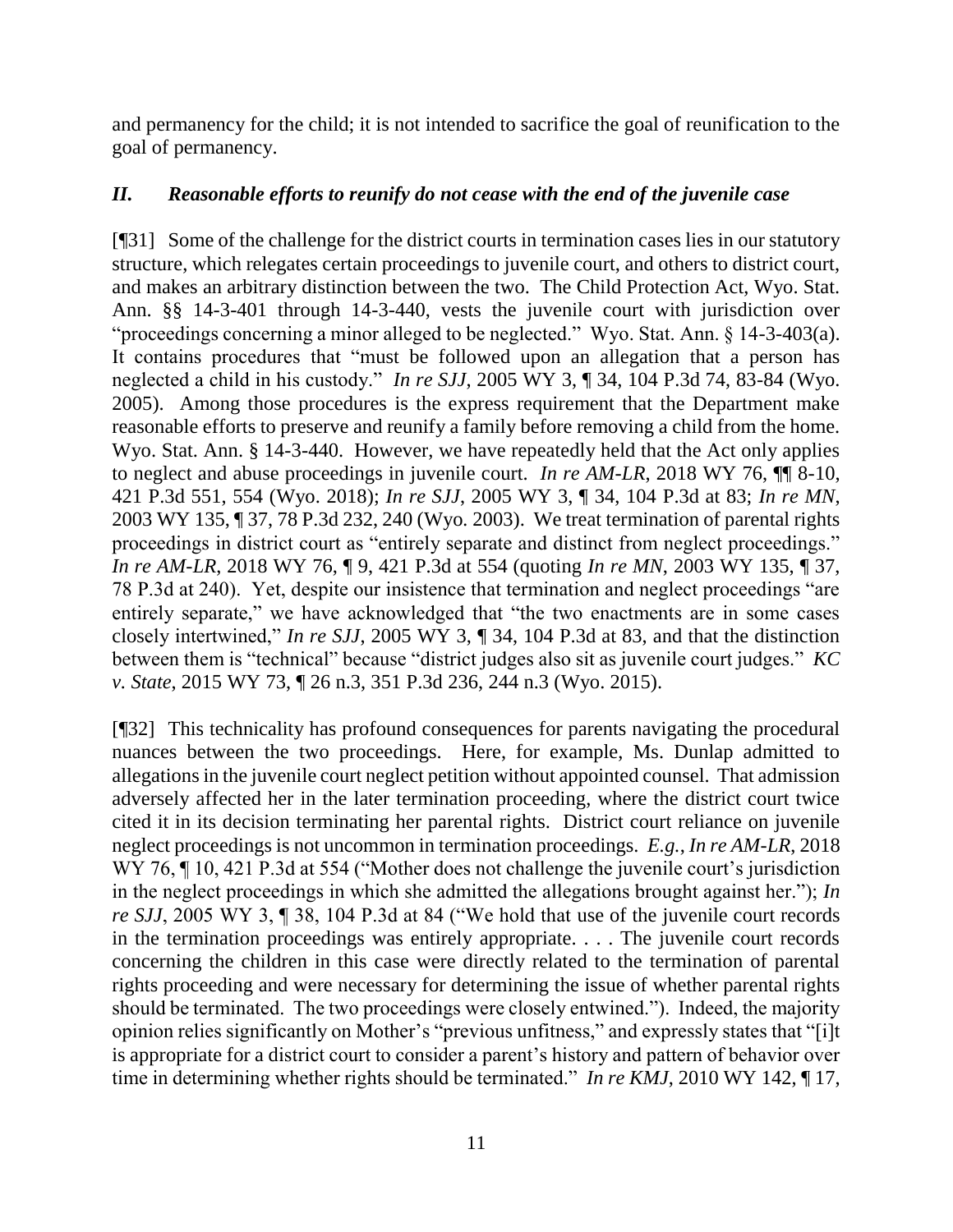242 P.3d 968, 971 (Wyo. 2010) (quoting *JLW v. CAB (In re WDW)*, 2010 WY 9, ¶ 24, 224 P.3d 14, 20 (Wyo. 2010)).

[¶33] If the courts may consider the parent's history (which necessarily includes the reasonable efforts in the preceding neglect case) in termination proceedings, as the district court and the majority did here, then we should give up the fiction that the termination case is entirely separate and distinct from the neglect proceedings. And, we should take into account the important fact that a neglect proceeding in juvenile court entails a less demanding standard of proof than a district court termination. *KC*, 2015 WY 73, ¶¶ 20, 37, 351 P.3d at 242, 246 (explaining that the State's burden of proof in a juvenile neglect proceeding is a preponderance of the evidence, while termination of parental rights requires clear and convincing evidence of grounds for termination).

[¶34] Compounding the problem is that parents have limited recourse from this Court on appeal. For one, we review a juvenile court's neglect decision for an abuse of discretion, meaning that parents will have a difficult time persuading us to reverse a decision that very well may be used against them in a subsequent termination proceeding. *See KC*, 2015 WY 73, ¶¶ 18, 51, 351 P.3d at 242, 248-49 ("We give considerable deference to the trial court's determination") (alterations omitted)*.* We also decline to address issues arising from neglect proceedings when a parent appeals the result of a termination. *E.g.*, *In re AM-LR*, 2018 WY 76, ¶ 10, 421 P.3d at 554 ("Mother's remedy, if she had one, was in juvenile court. Mother failed to appeal the *Order Upon Permanency Hearing* and cannot collaterally attack that order here under the guise of appealing the district court's order terminating Mother's parental rights."); *In re KGS*, 2017 WY 2, ¶ 23, 386 P.3d 1144, 1148 (Wyo. 2017) ("Any issues that Appellant had with improper notice [in the juvenile proceeding] should have been raised in those proceedings."); *In re SJJ*, 2005 WY 3, ¶ 35, 104 P.3d at 84 ("In the neglect proceeding . . . DFS was required to make reasonable efforts to reunify the family prior to placing the children outside the home. The neglect proceeding, however, is not before us—paternal grandmother did not appeal from the juvenile court neglect determination claiming that DFS failed to make reasonable efforts to reunify the family."). Thus, a parent's failure to appreciate the distinction between two proceedings concerning the same children and presided over by the same judge may result in the unwitting sacrifice of important rights.

# *III. Clear and convincing evidence of reasonable efforts in this case?*

[¶35] Turning to whether the Department made adequate efforts to reunite Ms. Dunlap with her children, I am skeptical of the district court's conclusion. In considering termination under section 14-2-309(a)(iii), the district court found:

> The Department also showed by clear and convincing evidence that it made reasonable reunification efforts and that those efforts were unsuccessful. Starting in the Fall of 2014,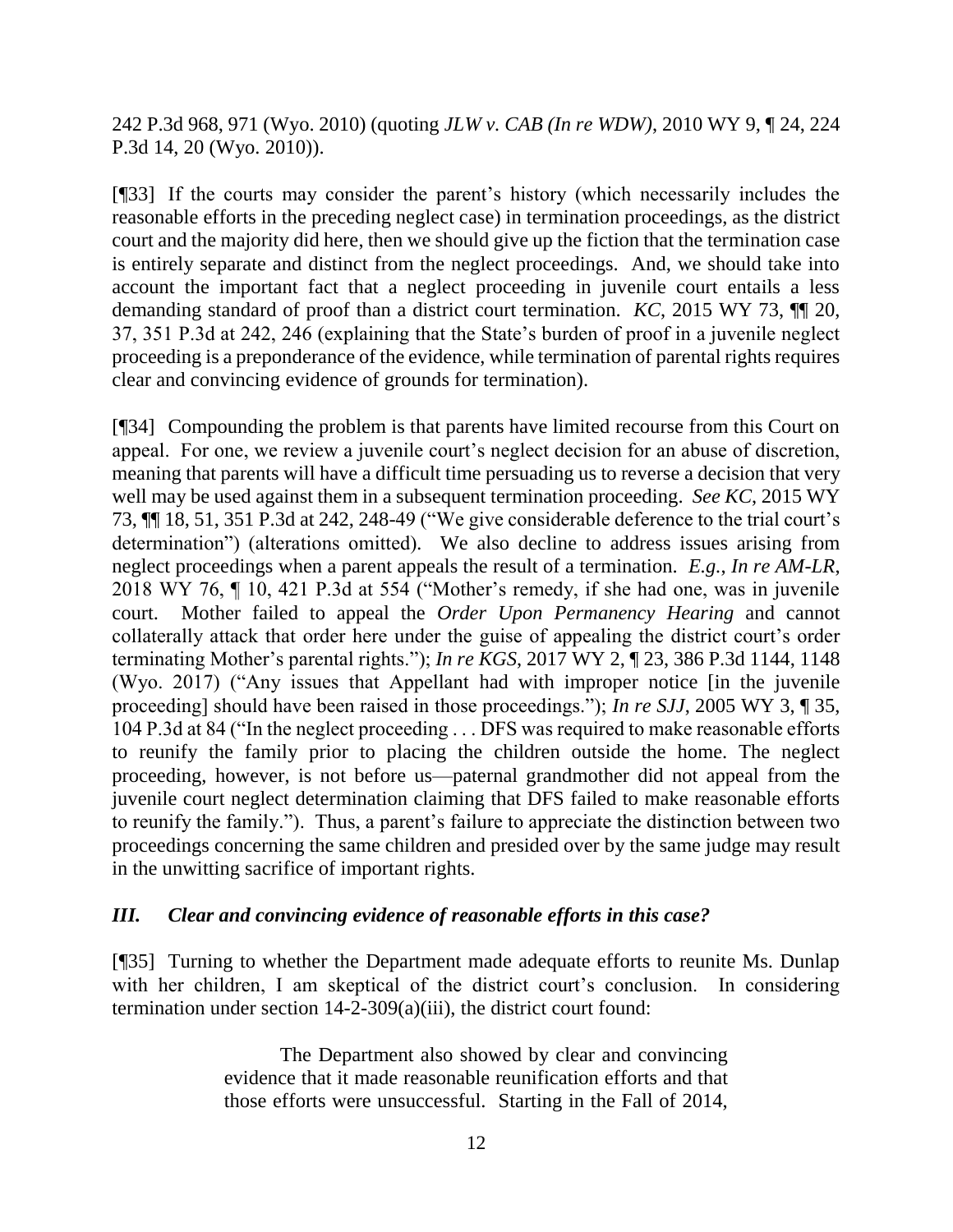the Department attempted to help Dunlap with her parenting until at least December of 2016. It was in December of 2016 that the permanency goal changed from reunification to termination and adoption. During this two and half year period, the Department provided numerous services for Dunlap including wrap-around services, counseling for Dunlap and the children, arranged various types of visitation with Dunlap and the children (both in person and by telephone), arranged parenting classes, provided applications for services for the children for counseling and tutoring, arranged for public health nurse meetings, implemented the early head-start program, provided "successful families" services, and continued to offer services throughout the time the Department was involved.

[¶36] Perhaps because we often affirm termination of parental rights on grounds we have concluded do not require reasonable efforts, the reasonable efforts requirement is not well defined. *See In re L.A.*, 2009 WY 109, ¶ 24, 215 P.3d 266, 271 (Wyo. 2009) (declining to consider reasonable efforts because termination action was not brought on section 14-2- 309(a)(iii) grounds, the only ground requiring the Department to prove reasonable efforts by clear and convincing evidence) (citing *In re SJJ*, 2005 WY 3, ¶¶ 30-32, 104 P.3d at 82- 83 (same)); *In re AE*, 2009 WY 78, ¶¶ 14-16, 208 P.3d at 1327 (same); *In re KMJ*, 2010 WY 142, ¶¶ 21-22, 242 P.3d at 972-73 (same); *Matter of KCS*, 2019 WY 15, ¶ 12, 433 P.3d at 896 (same). Some guidance is found at Wyo. Stat. Ann. § 14-3-440(e), which states: "Reasonable efforts determinations shall include whether or not services to the family have been accessible, available and appropriate." We discussed what reasonable efforts might include in *In re FM*, 2007 WY 128, ¶ 14, 163 P.3d at 848. There, we held that the Department had not shown by clear and convincing evidence that it made reasonable efforts under Wyo. Stat. Ann. § 14-2-309(a)(iii) because it had done nothing to facilitate communication between the child and his mother, who was incarcerated. *Id.* We compared the Department's lack of efforts to efforts made in *In re HP*, 2004 WY 82, ¶ 26, 93 P.3d 982, 990 (Wyo. 2004). *Id.* at ¶ 14 n.3, 163 P.3d at 848 n.3. There, Mother was also incarcerated, and the Department had "tailored case plans to her situation" by "arrang[ing] overnight-unsupervised visits between the children's maternal grandmother and the children," which "allowed Mother visitation with her children because [the grandmother] took the children to the Women's Center twice a month." *Id.* The Department also "requested and the court appointed a CASA worker to facilitate providing services to Mother and the children." *Id.* When Mother was released from the Women's Center, the Department allowed visitation with the children, "offered Mother transportation to visitation, recommended Mother for counseling services, and assisted Mother in procuring suitable housing." *Id.*

[¶37] I believe Wyo. Stat. Ann. § 14-3-440(e)'s "accessible, available and appropriate" language and *In re HP*'s discussion of "tailored" case plans suggest that the Department is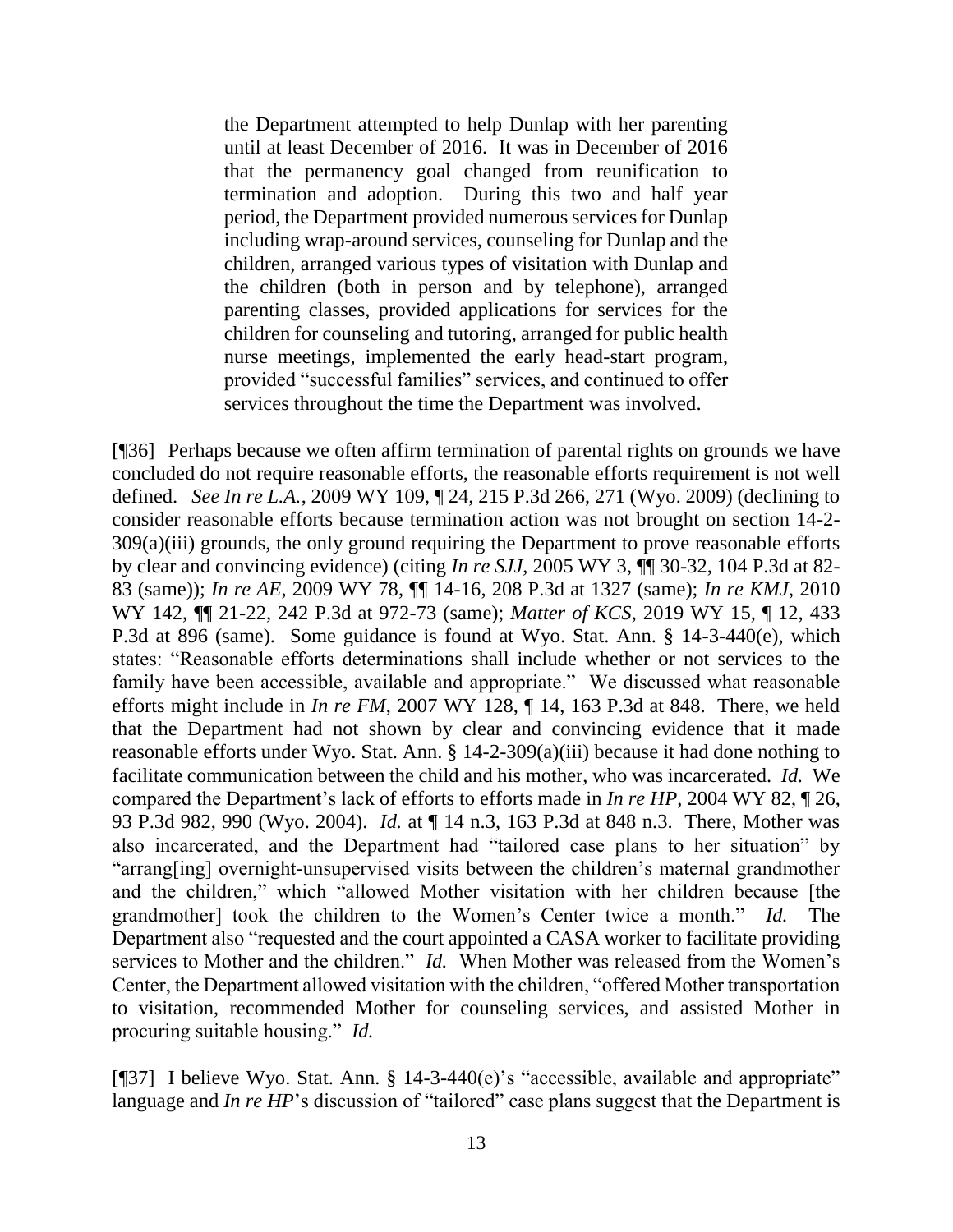obligated to make reasonable efforts suitable to the unique situation of the family involved. While the Department is only required to make "reasonable efforts," those efforts must "go beyond mere matters of form, such as the scheduling of appointments, so as to include real, genuine help to see that all things are done that might conceivably improve the circumstances of the parent and the relationship of the parent with the child." *Matter of Welfare of J.A.*, 377 N.W.2d 69, 73 (Ct. App. Minn. 1985). As noted, most parents who come into contact with the Department are likely to have significant, unique challenges that make parenting difficult. "Thus, it seems only fair that the reasonable efforts requirement be tailored to meet the propensities of those parents, and not those of the average, responsible parent who might be expected to eagerly accept available services." Kaiser, *supra* at 118.<sup>2</sup>

[¶38] Here, evidence concerning how or if the Department sought to tailor its rehabilitative efforts to Ms. Dunlap's unique challenges is thin. Although the Department made referrals and arranged services, such as parenting classes, the record is sparse as to the Department's efforts beyond referrals. Rather, the record suggests the Department left

a developmentally disabled mother challenged the state's efforts because the state did not assure that she received services from a specific agency specializing in serving individuals with developmental disabilities. The Colorado Court of Appeals found that the reasonable efforts requirement was nonetheless satisfied because for eleven months the mother received forty-four hours of weekly in-home family preservations services. These services included hands-on repetitive instruction about parenting skills, nutrition, budgeting, and basic life skills. The family preservation worker and the mother's case worker were aware of her developmental disabilities and adjusted their services to accommodate issues associated with her problems. Moreover, the mother ultimately received services from the agency specializing in developmental disabilities, including being placed with a host family. Thus, although the mother may have been disappointed with the outcome, the court's determination that the mother had received sufficient help from the state seems completely reasonable.

<sup>&</sup>lt;sup>2</sup> Other jurisdictions incorporate more precise definitions of "reasonable efforts" in their statutes, which make clear that meaningful, rather than perfunctory, efforts are required. *See, e.g.*, M.S.A. § 260.012 (defining reasonable efforts to require "the exercise of due diligence by the responsible social services agency to use culturally appropriate and available services," including consideration of whether services were "(1) relevant to the safety and protection of the child; (2) adequate to meet the needs of the child and family; (3) culturally appropriate; (4) available and accessible; (5) consistent and timely; and (6) realistic under the circumstances."); C.R.S.A. § 19-3-208 (enumerating services the Department should provide "as determined necessary and appropriate by individual case plans," including child care, transportation, inhome supportive homemaker services, mental health and health care services, after care services to prevent a return to out-of-home placement, and financial services). Some cases from these jurisdictions "suggest that simply providing a more comprehensive definition of reasonable efforts in the state statute serves to motivate the state to take the requirement more seriously." Kaiser, *supra* at 131-32. For example, in *People ex rel. J.M.*, 74 P.3d 475, 477 (Colo. App. 2003):